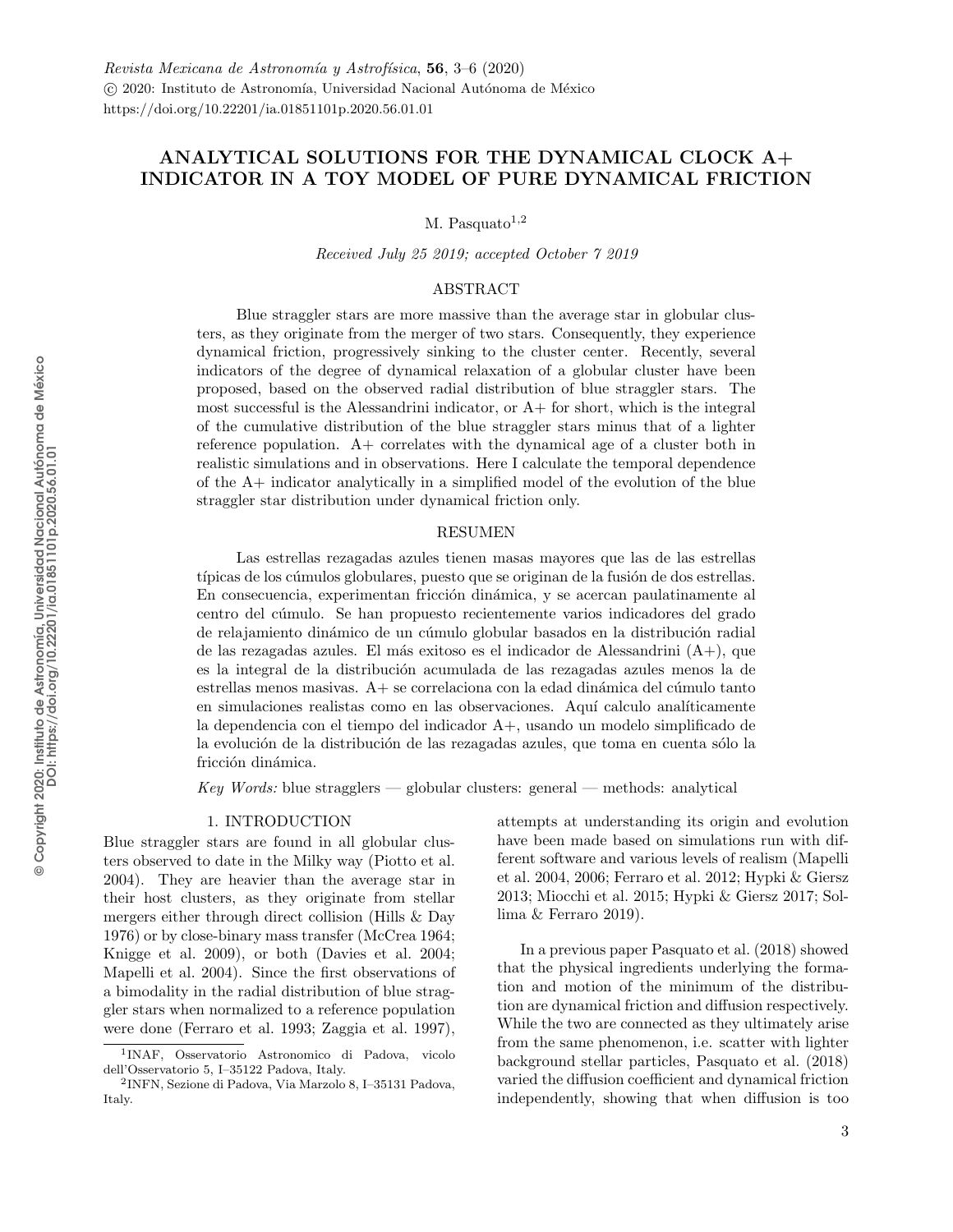strong a minimum does not reliably form, whereas if diffusion is too weak a clear-cut minimum forms but does not move outwards over time. This suggests that simulation schemes should be carefully assessed regarding their ability to correctly model the dynamical friction and diffusion phenomena in order to reproduce the observed evolution of the blue straggler star distribution minimum with increasing dynamical age.

In this context [Alessandrini et al.](#page-0-1) [\(2016\)](#page-0-1) introduced a new dynamical clock indicator which did not require a measurement of the position of the minimum of the normalized blue straggler star distribution, as it is based on the cumulative radial distribution of blue straggler stars compared to the cumulative distribution of some other class of reference stars. The [Alessandrini et al.](#page-0-1) [\(2016\)](#page-0-1) indicator (or A+ for short) was introduced in the context of direct N-body simulations, where it was shown that it increases with the dynamical age of simulated clusters, acting as a mass-segregation powered dynamical clock. Later, [Lanzoni et al.](#page-0-1) [\(2016\)](#page-0-1) measured a slightly modified version of the A+ indicator on a sample of 25 Galactic globular clusters, showing that it correlates with the cluster dynamical age measured in terms of a cluster's current relaxation time.

The A+ indicator is defined as the difference between the integral of the cumulative distribution of the blue straggler stars, expressed as a function of the logarithm of the cluster-centric radius, and that of a reference distribution. In the following I will obtain some of its properties analytically under simplifying assumptions.

### 2. CALCULATIONS

### 2.1. A Toy Model of Dynamical Friction

I model blue straggler stars as a population of equal mass particles in circular orbits in a spherically symmetric fixed gravitational potential. The radius  $r$  of each orbit evolves due to dynamical friction, as

<span id="page-1-0"></span>
$$
\dot{r} = -\frac{r}{\tau(r)} = -v(r),\tag{1}
$$

where r is the distance from the center and  $\tau(r)$  is a positive, monotonically increasing function of  $r$ , representing the dynamical friction timescale at radius r.

Equation [1](#page-1-0) shows that orbital radii contract with an instantaneous velocity  $v(r) > 0$  that depends only on r. It can be integrated, obtaining

$$
\int_{r_0}^r \frac{\tau(x)dx}{x} = -t,\tag{2}
$$

where  $r_0$  is the initial value of the radius at time  $t = 0$ and r is its current value at time t. In general  $r_0 > r$ because the radii contract over time. If the function  $\tau(x)$  is known, the integral can be calculated and r can be obtained as a function of  $r_0$  and t:

<span id="page-1-1"></span>
$$
r(r_0, t) = I^{-1}(I(r_0) - t),
$$
\n(3)

where the primitive

<span id="page-1-4"></span>
$$
I(r) = \int \frac{\tau(x)dx}{x} \tag{4}
$$

is a monotonically increasing function because  $\tau(x)/x$  always is positive. Consequently, it is invertible. Note also that  $r(r_0, t)$  is a monotonically decreasing function of t for every  $t > 0$  and for every  $r_0$ , i.e. the orbit radii keep shrinking over time. This can be shown by writing

$$
I(r_0) - t < I(r_0),\tag{5}
$$

which holds for every  $t > 0$ , and applying  $I^{-1}$ , which is also monotonic, to both sides, yields

$$
r(r_0, t) = I^{-1}(I(r_0) - t) < I^{-1}(I(r_0)) = r_0. \tag{6}
$$

Similarly to equation [3,](#page-1-1)

<span id="page-1-3"></span>
$$
r_0(r,t) = I^{-1}(I(r) + t),
$$
\n(7)

also holds.

I now denote with  $N(r, t)$  the cumulative distribution of particles at a given time as a function of radius. This is by construction such that  $N(0, t) = 0$ and  $\lim_{r\to\infty} N(r,t) = 1$  for all t. If for any two particles at time  $t = 0$  the condition  $r_{01} < r_{02}$  held, then at any subsequent t,  $r_1(t) < r_2(t)$  would also hold: particles never cross. This holds due to the uniqueness of the solution of first-order ordinary differential equations. Therefore, all particles within a distance  $r$  of the center at time  $t$  were within a distance  $r_0(r, t)$  at time 0, as can be seen by placing an imaginary particle exactly at r and observing that no other particle ever crosses its path. In other words, Lagrangian radii behave exactly like particle radii. So

$$
N(r,t) = N(r_0(r,t),0),
$$
 (8)

the number of particles that had a radius less than a given  $r_0$  at the beginning still have a radius less than  $r(r_0, t)$  at time t. This can be rewritten as

<span id="page-1-2"></span>
$$
N(r,t) = N(I^{-1}(I(r) + t), 0),
$$
\n(9)

which, given knowledge of the function  $I$  is a general solution for  $N(r, t)$ . Thus  $\tau(r)$  fully determines  $N(r, t)$  given an initial  $N(r, 0)$ .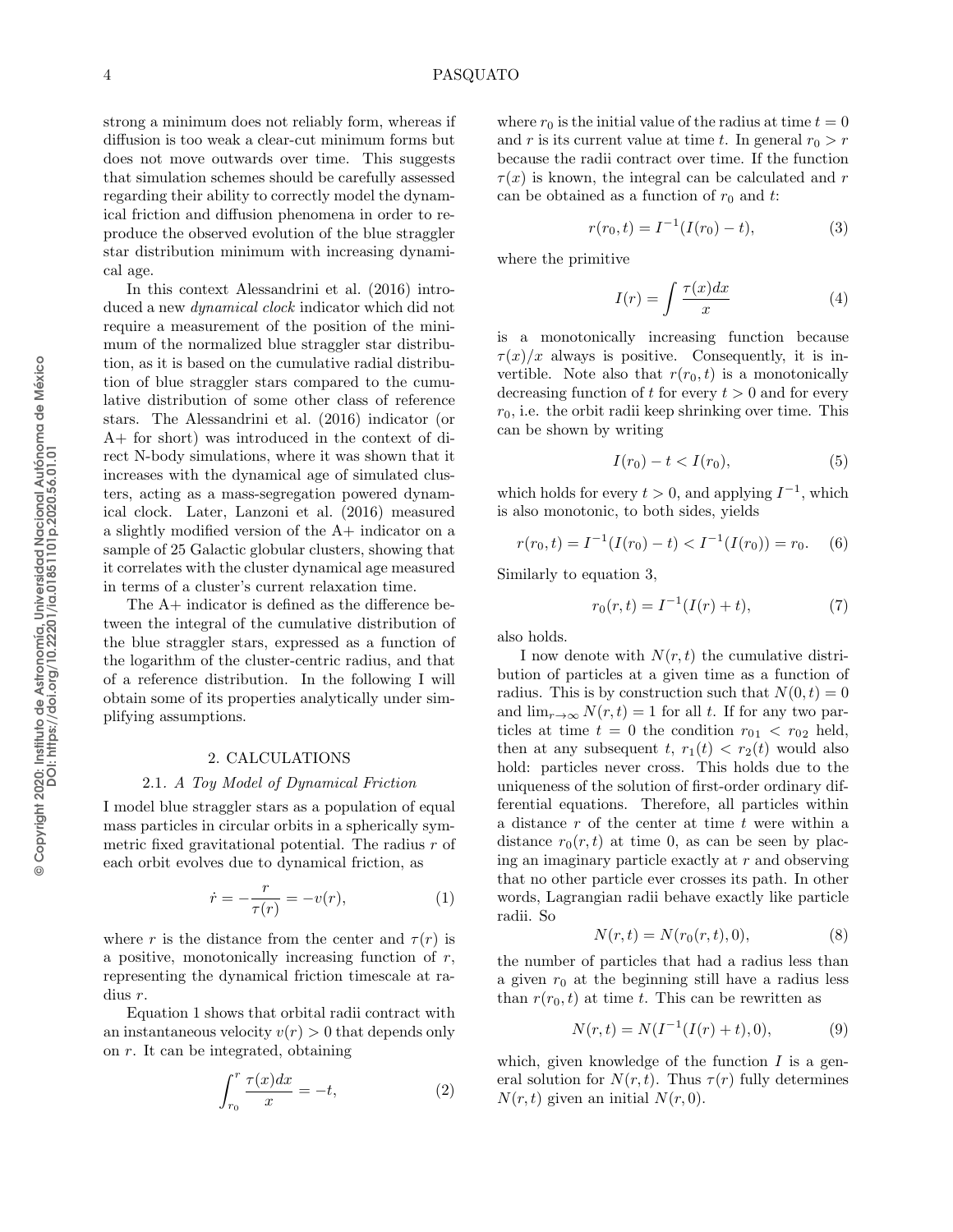### 2.2. Recovering the A+ Indicator

In the following I will assume that the reference population of stars to which the blue stragglers are compared to build the A+ indicator initially shares the same distribution as the blue stragglers and does not evolve.

Under this assumption it is trivial to obtain the evolution of the (three-dimensional) A+ indicator from equation [9.](#page-1-2) I will write  $s = \log r$ , so that

$$
N(r,t) = N(I^{-1}(I(e^s) + t), 0), \tag{10}
$$

and the A+ indicator becomes

$$
A^{+}(t) = \int_{-\infty}^{+\infty} N(I^{-1}(I(e^s) + t), 0)ds - \int_{-\infty}^{+\infty} N(e^s, 0)ds.
$$
\n(11)

### 2.3. Monotonicity

Note that at time  $t_2 > t_1$ 

$$
A^{+}(t_2) - A^{+}(t_1) = \int_{-\infty}^{+\infty} \left[ N(I^{-1}(I(e^s) + t_2), 0) - N(I^{-1}(I(e^s) + t_1), 0) \right] ds, (12)
$$

and the integrand

$$
N(I^{-1}(I(e^s) + t_2), 0) - N(I^{-1}(I(e^s) + t_1), 0) \tag{13}
$$

is positive for every s, because  $I^{-1}(I(e^s) + t_2)$  $I^{-1}(I(e^s) + t_1)$  as the two terms represent, per equa-tion [7,](#page-1-3) the initial radius of a particle that is at  $r = e^s$ at  $t_2$  and  $t_1$  respectively: a particle that took more time  $(t_2 > t_1)$  to fall to r was further away at the beginning. This implies that  $A^+(t)$  is a monotonically increasing function of time, i.e. a working dynamical clock.

# 2.4. A+ Linear Dependence in Globular Cluster Cores

While equation [7](#page-1-3) can be solved numerically for any  $\tau(r)$ , some choices of  $\tau(r)$  will lead to a simple analytical solution. For example, following equation 1 of [Mapelli et al.](#page-0-1) [\(2004\)](#page-0-1) I take

$$
\tau(r) = \tau(0) \frac{\sigma^3(r)\rho(0)}{\sigma^3(0)\rho(r)},\tag{14}
$$

where  $\sigma$  is the velocity dispersion of background stars at radius r and  $\rho$  is their number density. For a Plummer model this works out as

<span id="page-2-0"></span>
$$
\tau(r) = \tau(0) \left( 1 + \frac{r^2}{a^2} \right)^{7/4}, \tag{15}
$$

where a is the model scale radius and  $\tau(0)$  the scale time for dynamical friction at the center. Equation [4](#page-1-4) is solved exactly, for this dependence, by

$$
I(u) = \tau(0) \left[ \frac{1}{2} \log \left( \frac{u-1}{u+1} \right) + \arctan(u) + \frac{2}{7} u^7 + \frac{2}{3} u^3 \right],
$$
\n(16)

where

$$
u = \left(1 + \frac{r^2}{a^2}\right)^{1/4} > 1,\tag{17}
$$

which unfortunately cannot be inverted in terms of simple functions. However for small radii equation [15](#page-2-0) reduces to a constant, so equation [4](#page-1-4) becomes trivially

$$
I(r) = \tau(0) \log(r/a), \tag{18}
$$

and, with reference to equation [7](#page-1-3)

<span id="page-2-1"></span>
$$
r = r_0 e^{-t/\tau(0)},
$$
\n(19)

so

$$
N(r,t) = N(ae^{\log(r/a) + t/\tau(0)}, 0) = N(re^{t/\tau(0)}, 0).
$$
\n(20)

As the central regions of a Plummer model have approximately constant density  $\rho(0)$ , I can take at time  $t = 0$ 

$$
N_c(r,0) = 4\pi\rho(0)r^3,
$$
\n(21)

with a radial cutoff at

$$
r_{c0} = (4\pi\rho(0))^{-1/3},\qquad (22)
$$

after which  $N_c(r, 0)$  becomes identically 1. At time t the radius at which  $N_c(r, t)$  becomes identically 1 is

$$
r_c = r_{c0}e^{-t/\tau(0)}.\t(23)
$$

Therefore

<span id="page-2-2"></span>
$$
A^{+}(t) = \int_{-\infty}^{\log r_c} N_c(e^{s+t/\tau(0)}, 0)ds + \int_{\log r_c}^{\log r_{c0}} 1ds - \int_{-\infty}^{\log r_{c0}} N_c(e^s, 0)ds, \tag{24}
$$

which simplifies to

$$
A^{+}(t) = \log \frac{r_{c0}}{r_c} = \frac{t}{\tau(0)}.
$$
 (25)

This result actually generalizes to any non-constant initial density as long as equation [19](#page-2-1) holds, because of the interplay between the logarithm in the definition of the A+ indicator and the exponential dependence of equation [19,](#page-2-1) which leads to the first and the third term in equation [24](#page-2-2) canceling out. Thus the A+ indicator should evolve linearly with time if the dynamical friction timescale is constant with radius.